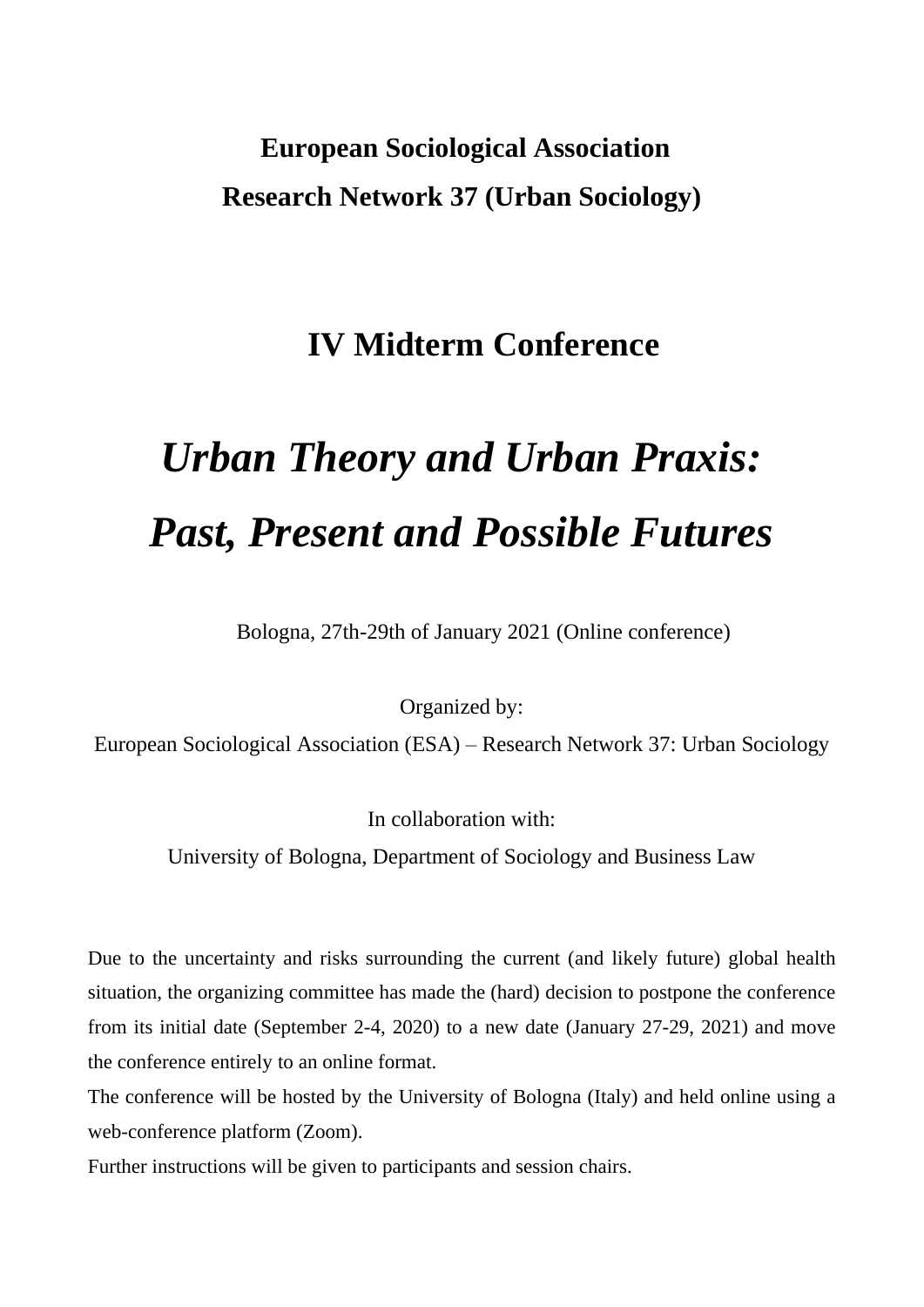## **Program**

| <b>WEDNESDAY 01.27.2021</b> |                                                                                                                                                                                             |  |
|-----------------------------|---------------------------------------------------------------------------------------------------------------------------------------------------------------------------------------------|--|
| 15:00<br>15:30              | Conference opening                                                                                                                                                                          |  |
| 15:30                       | <b>KEYNOTE SPEECH</b>                                                                                                                                                                       |  |
|                             | Giampaolo Nuvolati (University of Milan Bicocca, giampaolo nuvolati@unimib.it)<br>Does the city still exist? Is urban sociology alive? Provocations regarding our discipline                |  |
| 16:15<br>16.45              | Debate                                                                                                                                                                                      |  |
| 17:00<br>18.45              | <b>SESSIONS</b>                                                                                                                                                                             |  |
|                             | 2 - Between old urban inequalities and new urban opportunities (Panel 1)                                                                                                                    |  |
|                             | Chairs                                                                                                                                                                                      |  |
|                             | Gabriele Manella (University of Bologna, gabriele.manella@unibo.it)<br>Tommaso Rimondi (University of Bologna, tommaso.rimondi2@unibo.it)                                                   |  |
|                             | Presentations                                                                                                                                                                               |  |
|                             | Letizia Carrera (University of Bari "Aldo Moro", letizia.carrera@uniba.it)<br>New tourist regional strategies in the Covid-19 time. The Apulia case study                                   |  |
|                             | Clarissa dos Santos Veloso                                                                                                                                                                  |  |
|                             | (Pontifical Catholic University of Minas Gerais, clarissaveloso25@gmail.com)<br>Beyond the gentrifier stereotypes: an approach on lifestyles of those who choose to live in the city center |  |
|                             | Tanja Ehmann (University of Applied Sciences of Potsdam, ehmann@fh-potsdam.de)<br>Vagabondage and the right to the city                                                                     |  |
|                             | Ezgi Guler (European University Institute - Florence, ezgi.guler@eui.eu)<br>Care-networks, resistance and self-organization: Trans sex workers' struggle in urban Turkey                    |  |
|                             |                                                                                                                                                                                             |  |
|                             |                                                                                                                                                                                             |  |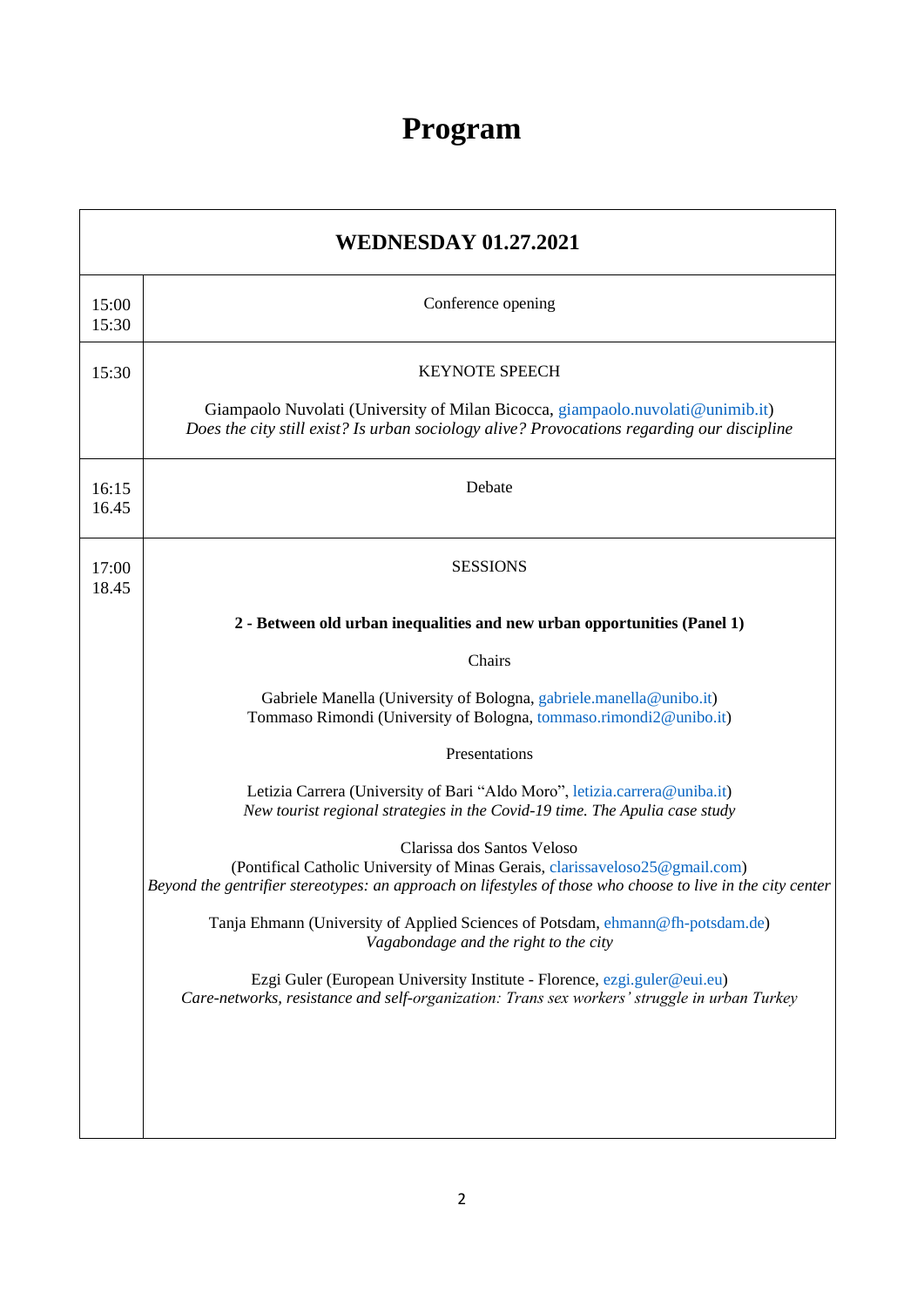#### **4 - From neighborhood to community, or from community to neighborhood? (Panel "Urban Ethnographies")**

Chairs

Marek Nowak (Adam Mickiewicz University of Poznań[, arek.nowak@amu.edu.pl](mailto:arek.nowak@amu.edu.pl) Przemysław Pluciński (Adam Mickiewicz University of Poznań, [plucin@amu.edu.pl\)](mailto:plucin@amu.edu.pl)

Presentations

Ipek Demirsu (University of Padua[, ipek.demirsudibiase@phd.unipd.it\)](mailto:ipek.demirsudibiase@phd.unipd.it) *Visualizing Belonging in Urban Spaces: Citizen Remapping of a Multicultural Neighborhood*

Luca Bottini (University of Milan Bicocca, [luca.bottini@unimib.it\)](mailto:luca.bottini@unimib.it) *The role of the quality of urban environment in the propensity for community participation: the case of three neighborhoods in Milan, Italy*

Fabio Corbisiero (University of Naples "Federico II", [fabio.corbisiero@unina.it\)](mailto:fabio.corbisiero@unina.it) Salvatore Monaco (Free University of Bozen, [salvatore.monaco@unibz.it\)](mailto:salvatore.monaco@unibz.it) *Homosexual neighborhoods: places of inclusiveness, integration and tourist appeal*

#### **5 – In/Exclusion at the festival city**

Chairs

Briony Sharp (University of West of Scotland[, briony.sharp@uws.ac.uk\)](mailto:briony.sharp@uws.ac.uk) Louise Platt (Manchester Metropolitan University, [l.platt@mmu.ac.uk\)](mailto:l.platt@mmu.ac.uk) Rebecca Finkel (Queen Margareth University - Edinburgh, [rfinkel@qmu.ac.uk\)](mailto:rfinkel@qmu.ac.uk)

Presentations

Sabastiano Citroni (Insubria University - Varese, [sebastiano.citroni@uninsubria.it\)](mailto:sebastiano.citroni@uninsubria.it) *Exclusionary implications of civic events with inclusive goals. Cultural Power and Associative Styles*

Manuel Garcia-Ruiz (ISCTE – University Institute of Lisbon, [urbiteit@gmail.com\)](mailto:urbiteit@gmail.com), *Festivals of Light, between creativity and city branding*

Barbara Grabher (University of Graz[, grabher.barbara@gmail.com\)](mailto:grabher.barbara@gmail.com) *Echoes of Equality. Negotiations of audience dynamics in equality-themed events in Hull UK City of Culture 2017*

#### **8 – New pathways of ecological gentrification in Europe?**

Chairs

Michael Friesenecker (University of Vienna, [michael.friesenecker@univie.ac.at\)](mailto:michael.friesenecker@univie.ac.at) Giorgio Osti (University of Padua, [g.osti@unipd.it\)](mailto:g.osti@unipd.it) Tim Lukas (University of Wuppertal, [lukas@uni-wuppertal.de\)](mailto:lukas@uni-wuppertal.de) Roberta Cucca (Norwegian University of Life Sciences - Oslo, [roberta.cucca@nmbu.no\)](mailto:roberta.cucca@nmbu.no) Jan Üblacker (EBZ Business School - Bochum, [j.ueblacker@ebz-bs.de\)](mailto:j.ueblacker@ebz-bs.de)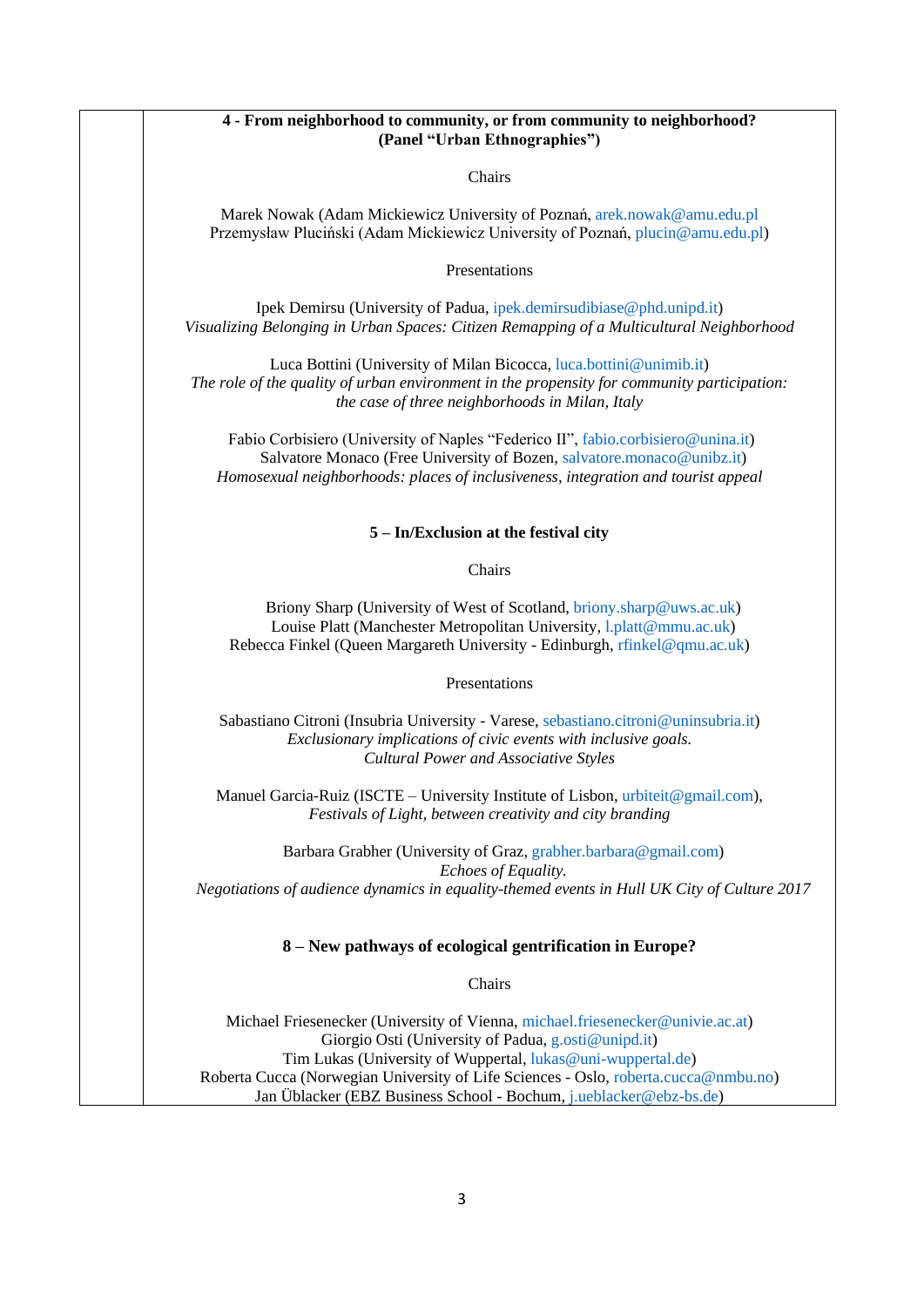|          | Presentations                                                                                                                                                                                                                                                                                                                                                                                                                       |
|----------|-------------------------------------------------------------------------------------------------------------------------------------------------------------------------------------------------------------------------------------------------------------------------------------------------------------------------------------------------------------------------------------------------------------------------------------|
|          | Caterina Bracchi (Catholic University of the Sacred Heart - Milan, caterina.bracchi@unicatt.it)<br>Mantova Hub: A potential case of blue gentrification?                                                                                                                                                                                                                                                                            |
|          | Dani Broitman (Technion - Israel Technological Institute, danib@technion.ac.il)<br>Urban dynamics, land use change and ecological gentrification: A Dutch case study                                                                                                                                                                                                                                                                |
|          | Rebecca Cavicchia (Norwegian University of Life Sciences - Oslo, rebecca.cavicchia@nmbu.no),<br>Urban densification and displacement pressure: new perspectives on ecological gentrification                                                                                                                                                                                                                                        |
|          | Giorgio Osti (University of Padua, g.osti@unipd.it)<br>Seeds of eco-gentrification in the middle size rivertowns of Po Valley                                                                                                                                                                                                                                                                                                       |
|          | <b>THURSDAY 01.28.2021</b>                                                                                                                                                                                                                                                                                                                                                                                                          |
| $9.00 -$ | <b>SESSIONS</b>                                                                                                                                                                                                                                                                                                                                                                                                                     |
| 10.45    | 9 - The tourist city: opportunities, challenges and conflicts                                                                                                                                                                                                                                                                                                                                                                       |
|          | Chairs                                                                                                                                                                                                                                                                                                                                                                                                                              |
|          | Alexandre Vaz (Nova University of Lisbon, avazphoto@yahoo.com)<br>Frédéric Vidal (Authonomus University of Lisbon, fvidal@autonoma.pt)                                                                                                                                                                                                                                                                                              |
|          | Presentations                                                                                                                                                                                                                                                                                                                                                                                                                       |
|          | Monica Bernardi (University of Milan Bicocca, monica.bernardi@unimib.it)<br>Tourist platformization: a look to the case of Milan                                                                                                                                                                                                                                                                                                    |
|          | Maria João Gomes (Cics.Nova Lisbon, mjoaomgomes@yahoo.com)<br>Luìs Manata (Cics.Nova Lisbon, Imanata@gmail.com)<br>Marianna Monte (Cics.Nova Lisbon, mariannamonte@gmail.com)<br>Madalena Corte-Real (ISCTE – University Institute of Lisbon, mcortereal@sapo.pt)<br>Tourism in a peripheral territory in the Metropolitan Area of Lisbon                                                                                           |
|          | Anneli Leemet (Tallinn University, anneli.leemet@gmail.com)<br>Katrin Paadam (Tallinn University of Technology, katrin.paadam@taltech.ee)<br>Liis Ojamae (Tallinn University of Technology, liis.ojamae@taltech.ee)<br>Janika Loorberg (Tallinn University of Technology, jaanika.loorberg@gmail.com)<br>Residing in the heart of tourism.<br>Post-gentrification attempts to preserve heritage and life in the Old Town of Tallinn |
|          | Antonietta Mazzette (University of Sassari, mazzette@uniss.it)<br>Sara Spanu (University of Milan Bicocca, sara.spanu@unimib.it)<br>Temporary housing and persistent problems: urban attractive in a post pandemic era                                                                                                                                                                                                              |
|          | Riccardo Valente (Rovira i Vigili University - Tarragona, riccardo.valente@urv.cat)<br>Micro-Geographies of crime and fear in Barcelona:<br>seeking a relationship between urban mobilities and people insecurities                                                                                                                                                                                                                 |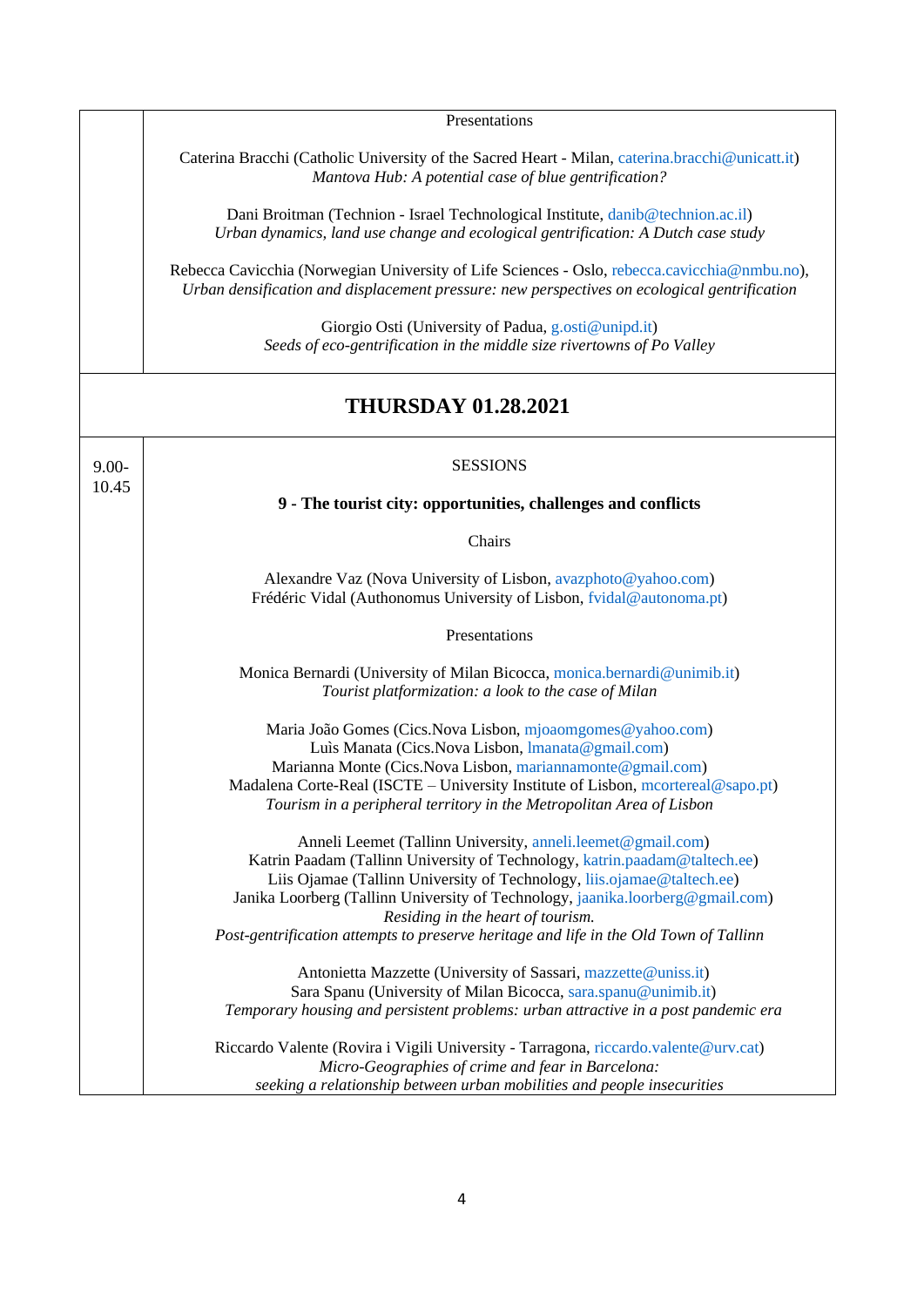| (Panel "In search for the community: local struggles in the global perspective")                                                                                                                                                                                                    |
|-------------------------------------------------------------------------------------------------------------------------------------------------------------------------------------------------------------------------------------------------------------------------------------|
| Chairs                                                                                                                                                                                                                                                                              |
| Marek Nowak (Adam Mickiewicz University of Poznań, arek.nowak@amu.edu.pl<br>Przemysław Pluciński (Adam Mickiewicz University of Poznań, plucin@amu.edu.pl)                                                                                                                          |
| Presentations                                                                                                                                                                                                                                                                       |
| Fayrouz Eldabbagh (fayrouz.eldabbagh@gmail.com)<br>Mobilization and politicization of informal settlements in the face of urban development projects:<br>The protest movements of residents of Al-Warraq island neighborhood in Cairo (1998 - 2018)                                 |
| Ceren Kulkul (Humboldt University of Berlin, cerenkulkul@gmail.com)<br>Social construction of religious belief and transnational identities in community building processes:<br>a case study of Turkish Muslim women in Berlin neighborhoods                                        |
| Chiara Milan (University of Graz, chiara.milan@uni-graz.at),<br>Reclaiming the cities in the Western Balkans: from right to the city groups to municipalist platforms                                                                                                               |
| Taru Silvonen (Cardiff University, silvonent@cardiff.ac.uk)<br>The relationship between neighbourhood and community formation:<br>the case of a former informal settlement in Mexico City                                                                                           |
| 1- Artistic interventions in urban space                                                                                                                                                                                                                                            |
| Chairs                                                                                                                                                                                                                                                                              |
| Andrea Glauser (University of Music and Performing Arts - Vienna, glauser@mdw.ac.at)<br>Barbara Kremser (University of Music and Performing Arts - Vienna, kremser@mdw.ac.at)                                                                                                       |
| Presentations                                                                                                                                                                                                                                                                       |
| Rachel Mader (University of Applied Sciences and Arts Lucerne, rachel.mader@hslu.ch)<br>«Political Pornography» or emancipatory populism? The Center for Political Beauty<br>(Zentrum für Politische Schönheit) and its multi-layered choreography of the public sphere             |
| Heynat Mendelson Shwartz (Technion - Israeli Institution of<br>Technology, eynatme@campus.technion.ac.il)<br>Nir Mualam (Technion - Israeli Institution of Technology, Nirm@technion.ac.il)<br>How much do cities want to control their public spaces? A look into mural regulation |
| Emanuele Stochino (University of Brescia, socialarte@tim.it)<br>The Capacity of Street Art of Spread out the Message of the Prevention on the COVID-19                                                                                                                              |
|                                                                                                                                                                                                                                                                                     |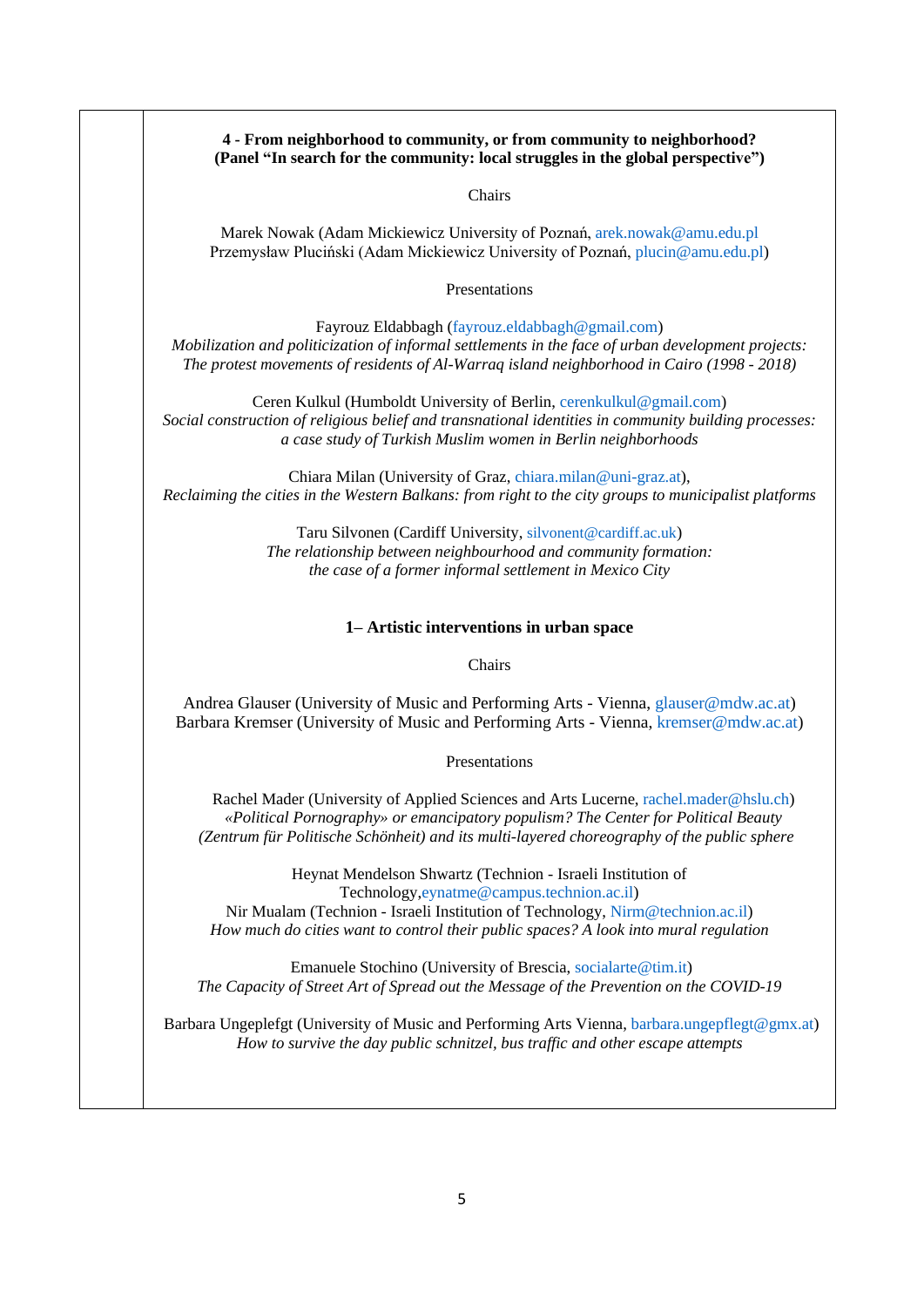|                | 12 – Urban regeneration: policies and effects (Panel 1)                                                                                                                                                                                                                                                                                  |
|----------------|------------------------------------------------------------------------------------------------------------------------------------------------------------------------------------------------------------------------------------------------------------------------------------------------------------------------------------------|
|                | Chairs                                                                                                                                                                                                                                                                                                                                   |
|                | Sònia Alves (University of Lisbon, sonia.alves@ics.ulisboa.pt)<br>Veronica Conte (University of Milan Bicocca, v.conte12@campus.unimib.it)<br>Hans Thor Andersen (AAU - Aalborg University, hta@sbi.aau.dk)                                                                                                                              |
|                | Presentations                                                                                                                                                                                                                                                                                                                            |
|                | Federico Camerin (UVA University of Valladolid, federico.camerin@uva.es)<br>The regeneration of industrial neighbourhoods towards the creation of new profit-oriented areas of<br>centrality. A comparison between Barcelona's Poblenou and Bologna's Bolognina                                                                          |
|                | Fabio Maria Esposito (University of Naples "Federico II", fabiomaria.esposito@unina.it)<br>Ilaria Marotta (University of Naples "Federico II", ilaria.marotta@unina.it)<br>Regenerating the post-industrial city by fostering innovation?<br>The case of the Polo Universitario Napoli Est in San Giovanni a Teduccio                    |
|                | Tongyun Du (Copenhagen University, todu@ign.ku.dk)<br>Housing property and neighborhood interaction under urban renewal: the outcomes in urban China                                                                                                                                                                                     |
| 10.45<br>11.15 | <b>Break</b>                                                                                                                                                                                                                                                                                                                             |
|                | <b>SESSIONS</b>                                                                                                                                                                                                                                                                                                                          |
| 11.15<br>13.00 | 4 - From neighborhood to community, or from community to neighborhood?<br>(Panel "Neighborhoods, communities, neoliberal urbanization and beyond")                                                                                                                                                                                       |
|                | Chairs                                                                                                                                                                                                                                                                                                                                   |
|                | Marek Nowak (Adam Mickiewicz University - Poznań, arek.nowak@amu.edu.pl)<br>Przemysław Pluciński (Adam Mickiewicz University - Poznań, plucin@amu.edu.pl)                                                                                                                                                                                |
|                | Presentations                                                                                                                                                                                                                                                                                                                            |
|                | Andrzej Bukowsky (Jagiellonian University - Krakow, contraab@wp.pl)<br>Marta Smagacz-Poziemska (Jagiellonian University - Krakow, marta.smagacz-poziemska@uj.edu.pl)<br>Re-doing care practices through materialities. Some examples from Poland's big cities neighbourhoods                                                             |
|                | Madalena Corte-Real (University Institute of Lisbon, mcortereal@sapo.pt)<br>Sandra Marques Pereira (University Institute of Lisbon, s.marquespereira@iscte-iul.pt)<br>Trajectories in middle class suburban neighborhoods in the Lisbon Metropolitan Area                                                                                |
|                | Daniele Karasz (Ensa Paris La Villette, daniele karasz@univie.ac.at)<br>Hamida Sivac (University of Vienna, hamida.sivac@univie.ac.at)<br>Mark Scherner (University of Vienna, mark.scherner@univie.ac.at)<br>Community and repression in new built neighbourhoods:<br>re-discussing social control in engaged neighbourhood communities |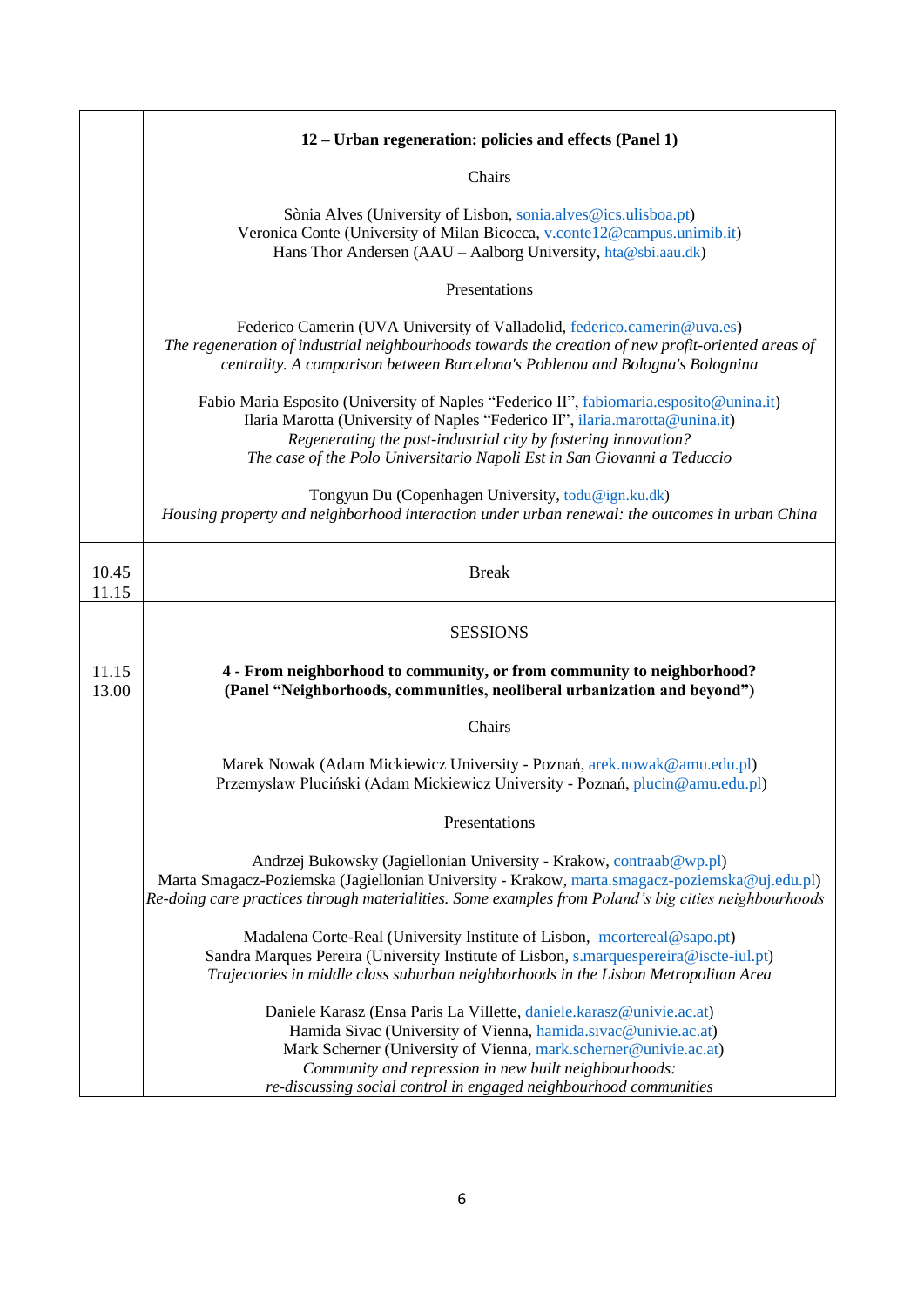| Tadas Sarunas (Vilnius University, tadas.sarunas@gmail.com)<br>Pleasures and pains of urban restructuring: housing practices and symbolic violence in central Vilnius                                                                         |
|-----------------------------------------------------------------------------------------------------------------------------------------------------------------------------------------------------------------------------------------------|
| 13 – Housing informality in the Global North: a socio-historical approach                                                                                                                                                                     |
| Chairs                                                                                                                                                                                                                                        |
| Noel Antonio Manzano Gòmez (University of Valladolid, noel.a.manzano@gmail.com)<br>Gaja Maestri (Aston University – Birmingham, g.maestri@aston.ac.uk)                                                                                        |
| Presentations                                                                                                                                                                                                                                 |
| Maxime Felder (Swiss Federal Institute of Technology - Lausanne, maxime.felder@gmail.com)<br>Informal housing for informal workers in wealthy Geneva                                                                                          |
| Francesca Ferlicca (IUAV University of Venice, f.ferlicca@stud.iuav.it)<br>The regularization of the "borgate" of Rome at the intersection between modernity and tradition                                                                    |
| Laurent Pugnot Lambert (University of Paris 1 Panthéon-Sorbonne, laurentpugnotlambert@yahoo.fr)<br>Unplanned homes: "zemlânka" as a specific object of Soviet housing informality                                                             |
| Valesca Lima (Maynooth University, valesca.lima@ucdconnect.ie)<br>From Housing Crisis to Housing Justice                                                                                                                                      |
| 12 – Urban regeneration: policies and effects (Panel 2)                                                                                                                                                                                       |
| Chairs                                                                                                                                                                                                                                        |
| Sònia Alves (University of Lisbon, sonia.alves@ics.ulisboa.pt)<br>Veronica Conte (University of Milan Bicocca, v.conte12@campus.unimib.it)<br>Hans Thor Andersen (AAU – Aalborg University, hta@sbi.aau.dk)                                   |
| Presentations                                                                                                                                                                                                                                 |
| Ying Liu (University of Milan Bicocca, y.liu18@campus.unimib.it)<br>City as A Commodity or A Right: THE Dilemma of Urban Regeneration in Beijing's Historic Area                                                                              |
| Shannon Philip (University of Cambridge, shannonphilip88@gmail.com)<br>Urban Inequalities of a 'Smart' India:<br>an ethnographic study of class, gendered and spatial politics in urban India                                                 |
| Hannah Saldert (University of Gothenburg, hannah.saldert@gu.se)<br>Making social sustainability 'doable' in urban planning: exploring the legitimacy of knowledge<br>integration when dealing with goal conflicts in the RiverCity Gothenburg |
|                                                                                                                                                                                                                                               |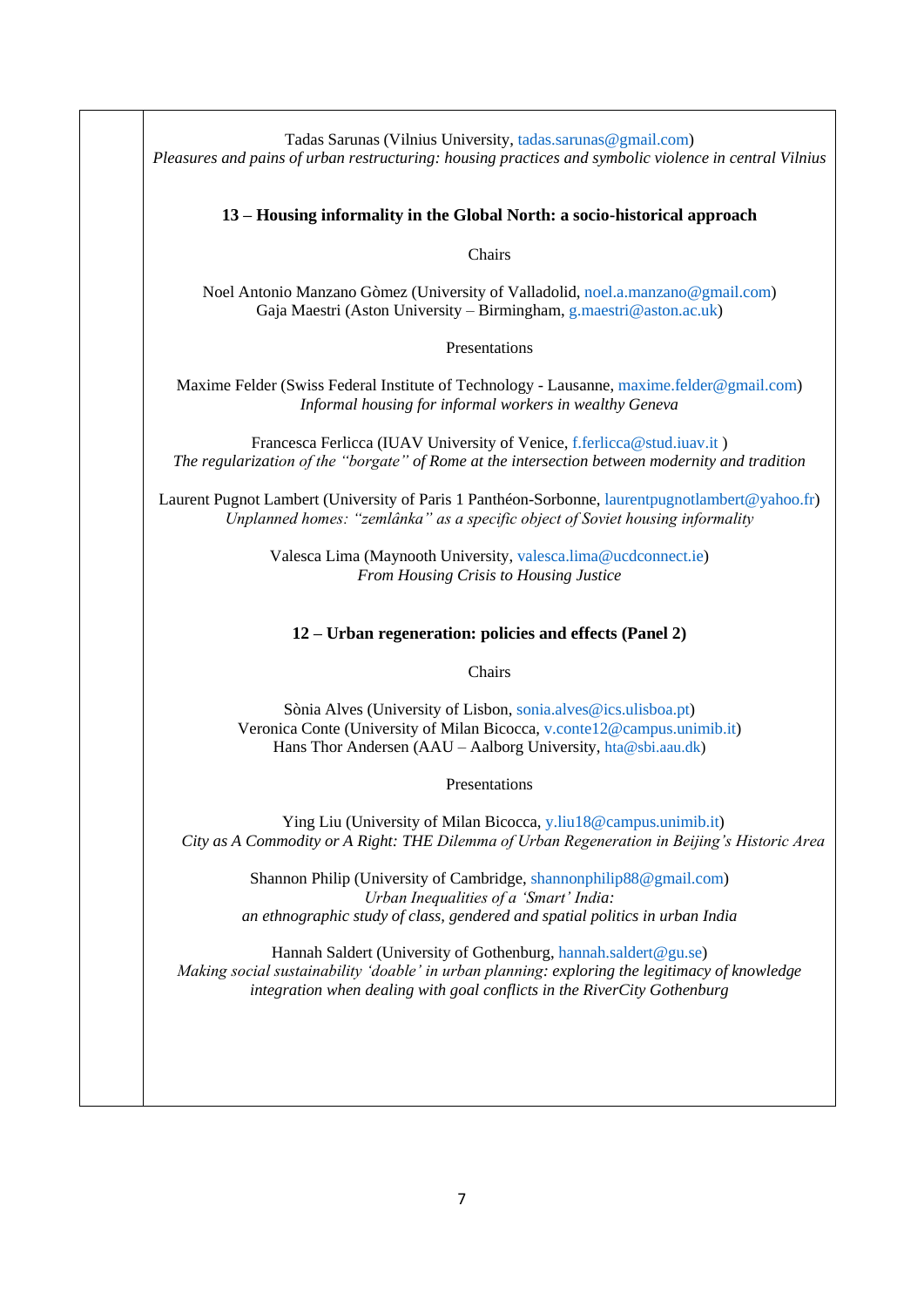|                | 15 – Rewriting belonging and identity through urban spaces: everyday city in turbulent<br>times (Panel "Co-existence and competing identities in the city-space")                                                                                                                                                                                                                                                     |
|----------------|-----------------------------------------------------------------------------------------------------------------------------------------------------------------------------------------------------------------------------------------------------------------------------------------------------------------------------------------------------------------------------------------------------------------------|
|                | Chairs                                                                                                                                                                                                                                                                                                                                                                                                                |
|                | Ipek Demirsu (University of Padua, ipek.demirsudibiase@phd.unipd.it)<br>Fabio Bertoni (University of Cagliari, fabio.bertoni88@gmail.com)                                                                                                                                                                                                                                                                             |
|                | Presentations                                                                                                                                                                                                                                                                                                                                                                                                         |
|                | Marianna d'Ovidio (University of Milan Bicocca, marianna.dovidio@unimib.it)<br>Reimaging the urban future in Taranto, Italy: how creative work contributes to the urban identity                                                                                                                                                                                                                                      |
|                | Susanne Frank (TU Dortmund University, susanne.frank@tu-dortmund.de),<br>Seismograph of coexistence: on the importance of greeting in heterogeneous neighborhoods                                                                                                                                                                                                                                                     |
|                | Frédéric Vidal (Autonomous University of Lisbon, fvidal@autonoma.pt)<br>Alexandre Vaz (Nova University of Lisbon, avazphoto@yahoo.com)<br>My City is not anymore my city: the role of nostalgia in city conflicts and urban identities                                                                                                                                                                                |
|                | Marco Ciorli (University of Turin, marco.ciorli@unito.it)<br>Books and Covers: contending identities and social infrastructure in urban local libraries                                                                                                                                                                                                                                                               |
|                | 2 - Between old urban inequalities and new urban opportunities (Panel 2)                                                                                                                                                                                                                                                                                                                                              |
|                | Chairs<br>Marta Smagacz-Poziemska (Jagiellonian University - Krakow, marta.smagacz-poziemska@uj.edu.pl)<br>Patricia Pereira (Nova University of Lisbon, ppereira@fcsh.unl.pt)                                                                                                                                                                                                                                         |
|                | Presentations                                                                                                                                                                                                                                                                                                                                                                                                         |
|                | Ia Kupatadze (Ilia State University - Tbilisi, ia.kupatadze@iliauni.edu.ge)<br>Open City: a post socialist city Tbilisi                                                                                                                                                                                                                                                                                               |
|                | Davide Alberto Zorloni (London School of Economics, d.zorloni@lse.ac.uk)<br>Nancy Holman (London School of Economics, n.e.holman@lse.ac.uk)<br>Alan Mace (London School of Economics, a.mace@lse.ac.uk)<br>Pablo Navarrete-Hernandez (Polytechinc University of Milan, pablojavier.navarrete@polimi.it)<br>Fearing difference:<br>the impact of ethnic composition on safety perception in the Milanese urban context |
|                | Manuel Lutz (Technical University of Berlin, manuel.lutz@metropolitanstudies.de)<br>A small place for my own: Searching qualities of home in informal housing                                                                                                                                                                                                                                                         |
|                | Katrin Rosenberger (FH Münster, katrin.rosenberger@fh-muenster.de),<br>Spatial perspectives on transnationalism. Results from a research project in Plovdiv-Stolipinovo                                                                                                                                                                                                                                               |
| 13.00<br>14.00 | Lunch break                                                                                                                                                                                                                                                                                                                                                                                                           |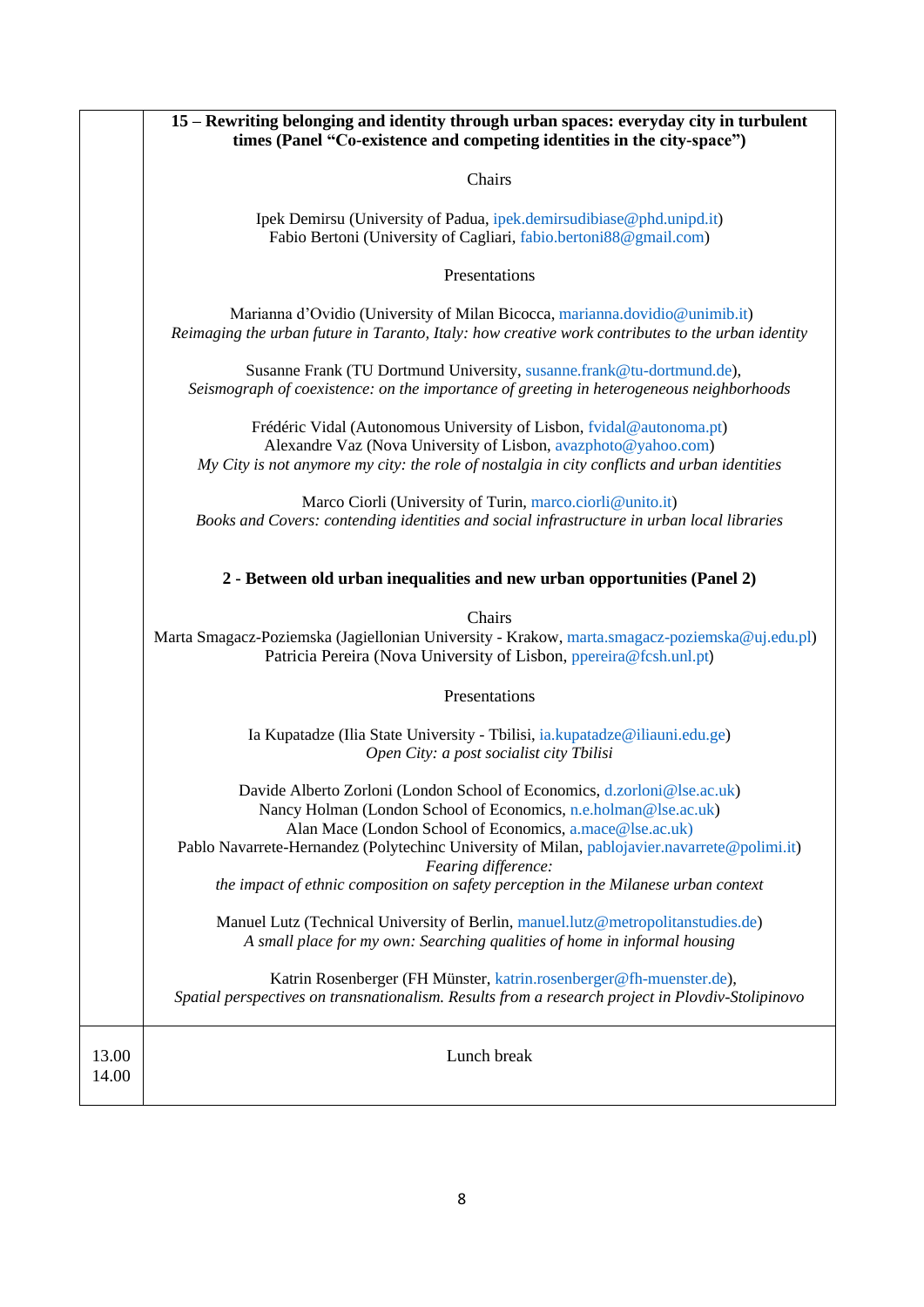| 14.00<br>15.45 | <b>SESSIONS</b>                                                                                                                                                                                                                                                                                     |
|----------------|-----------------------------------------------------------------------------------------------------------------------------------------------------------------------------------------------------------------------------------------------------------------------------------------------------|
|                | 15 – Rewriting belonging and identity through urban spaces: everyday city in turbulent<br>times (Panel "The urban street and street culture")                                                                                                                                                       |
|                | Chairs                                                                                                                                                                                                                                                                                              |
|                | Ipek Demirsu (University of Padua, ipek.demirsudibiase@phd.unipd.it)<br>Fabio Bertoni (University of Cagliari, fabio.bertoni88@gmail.com)                                                                                                                                                           |
|                | Presentations                                                                                                                                                                                                                                                                                       |
|                | Jelena Božilović (University of Niš, jelena.bozilovic@filfak.ni.ac.rs)<br>Jelena Petkovic (University of Niš, jelena.petkovic@filfak.ni.ac.rs)<br>Postsocialism, cultural memory and urban public space:<br>an ideological perspective on street names                                              |
|                | Federica Castelli (Roma Tre University, federica.castelli@uniroma3.it)<br>Walking and wandering: streets as political space of desire                                                                                                                                                               |
|                | Mihai Stelian Rusu (Lucian Blaga University of Sibiu, mihai.rusu@ulbsibiu.ro)<br>Post-socialist changes of urban nomenclature:<br>a quantitative analysis of street renaming in three Romanian cities                                                                                               |
|                | Olga Tzatzadaki (Iuav University of Venice, otzatzadaki@iuav.it)<br>From hard work to spritz rituals, in Hogan shoes: designing the socio-spatial profile of the<br>entrepreneurial class of the Northeast Italian region's widespread city (città diffusa) through non-<br>conventional narrations |
|                | 2 - Between old urban inequalities and new urban opportunities (Panel 3)                                                                                                                                                                                                                            |
|                | Chairs                                                                                                                                                                                                                                                                                              |
|                | Katrin Paadam (Tallinn University of Technology, katrin.paadam@taltech.ee)<br>Rui Carvalho (Brown University - Providence, rui_carvalho@brown.edu)                                                                                                                                                  |
|                | Presentations                                                                                                                                                                                                                                                                                       |
|                | Pinelopi Vergou (University of Thessaly, pvergou@uth.gr)<br>Refugee flows and institutional changes:<br>between local policies, urban practices and spatial segregation in Greek cities                                                                                                             |
|                | Linda Schumilas (TH Münster, linda.schumilas@fh-muenster.de)<br>Sebastian Kurtenbach (TH Münster, kurtenbach@fh-muenster.de)<br>Perspectives on the prevention of radicalization. Empirical results from Germany                                                                                    |
|                | Livia Assis (Pontifical Catholic University of Minas Gerais, liviamatos.assis@gmail.com)<br>Luciana Andrade (Pontifical Catholic University of Minas Gerais, lucianatandrade 1@gmail.com)<br>Residential and commercial standards in a middle-class neighborhood in Belo Horizonte, Brazil          |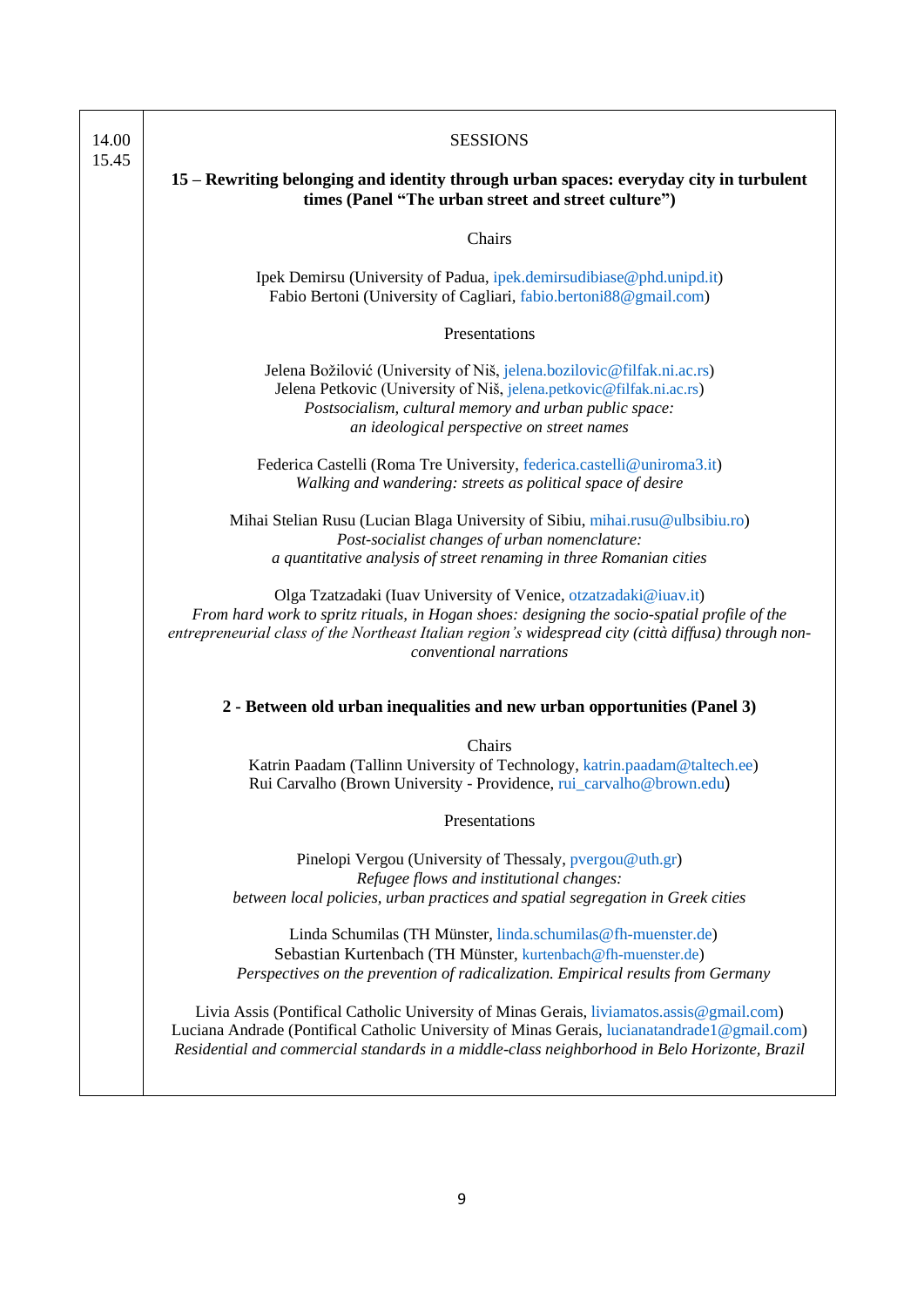Maria Chiara Cela (University of Milan Bicocca, [m.cela@campus.unimib.it\)](mailto:m.cela@campus.unimib.it) *How have neighbours' relationships and the use of shared space played out during the COVID-19 emergency? An exploration of the solidarity initiatives in the Milan-based social housing project Ospitalità Solidale*

Enrico Tommarchi (University of Hull, [E.Tommarchi@hull.ac.uk\)](mailto:E.Tommarchi@hull.ac.uk) *Port cities, cultural cities? The symbolic impacts of culture-led urban regeneration on port-city relationships across Europe*

#### **17 - Residential segregation and the study of social structure of towns and metropolises. Empirical and methodological advances in urban sociology (Panel 1)**

#### **Chairs**

Niccolò Morelli (Catholic University of the Sacred Heart of Milan[, niccolo.morelli@unicatt.it\)](mailto:niccolo.morelli@unicatt.it) Jonathan Pratschke (University of Naples "Federico II", [jonathan.pratschke@unina.it\)](mailto:jonathan.pratschke@unina.it) Tommaso Vitale (Sciences Po Paris, [tommaso.vitale@sciencespo.fr\)](mailto:tommaso.vitale@sciencespo.fr)

#### Presentations

Alexandre Diniz (Pontifical Catholic University of Minas Gerais, [alexandremadiniz@gmail.com\)](mailto:alexandremadiniz@gmail.com) Jupira Gomes de Mendonça (Federal University of Minas Gerais, [jupira@gmail.com\)](mailto:jupira@gmail.com) Luciana Andrade (Pontifical Catholic University of Minas Gerais, [lucianatandrade1@gmail.com\)](mailto:lucianatandrade1@gmail.com) *Segregation and socio-spatial structure in Brazilian metropolitan regions*

Dani Broitman (Technion - Israel Technological Institute, [danib@technion.ac.il\)](mailto:danib@technion.ac.il) *Dynamics of neighborhood segregation and land values in urban areas*

Jules Bodet (University Paris 8, [bodet.jules@gmail.com\)](mailto:bodet.jules@gmail.com) *How representations about urban spatial segregation and school segregation mutually reinforce each other*

Maria Grazia Montesano (University of Bologna, [maria.montesano3@unibo.it\)](mailto:maria.montesano3@unibo.it) Luca Daconto (University of Milan Bicocca, [luca.daconto@unimib.it\)](mailto:luca.daconto@unimib.it) *Peripheral diffusion and concentrations: the residential dynamics of foreign population in Bologna and Milan*

19. **Urban practices and urban institutions: thoughts on segregation and the spatiality of everyday resource organization, social networks and social capital**

#### Chairs

Talja Blokland (Humboldt University of Berlin, [talja.blokland@hu-berlin.de\)](mailto:talja.blokland@hu-berlin.de) Robert Vief (Humboldt University of Berlin, [robert.vief@hu-berlin.de\)](mailto:robert.vief@hu-berlin.de) Henrik Schultze (Humboldt University of Berlin, [henrik.schultze@hu-berlin.de\)](mailto:henrik.schultze@hu-berlin.de) Daniela Krueger (Humboldt University of Berlin, [daniela.krueger@hu-berlin.de\)](mailto:daniela.krueger@hu-berlin.de)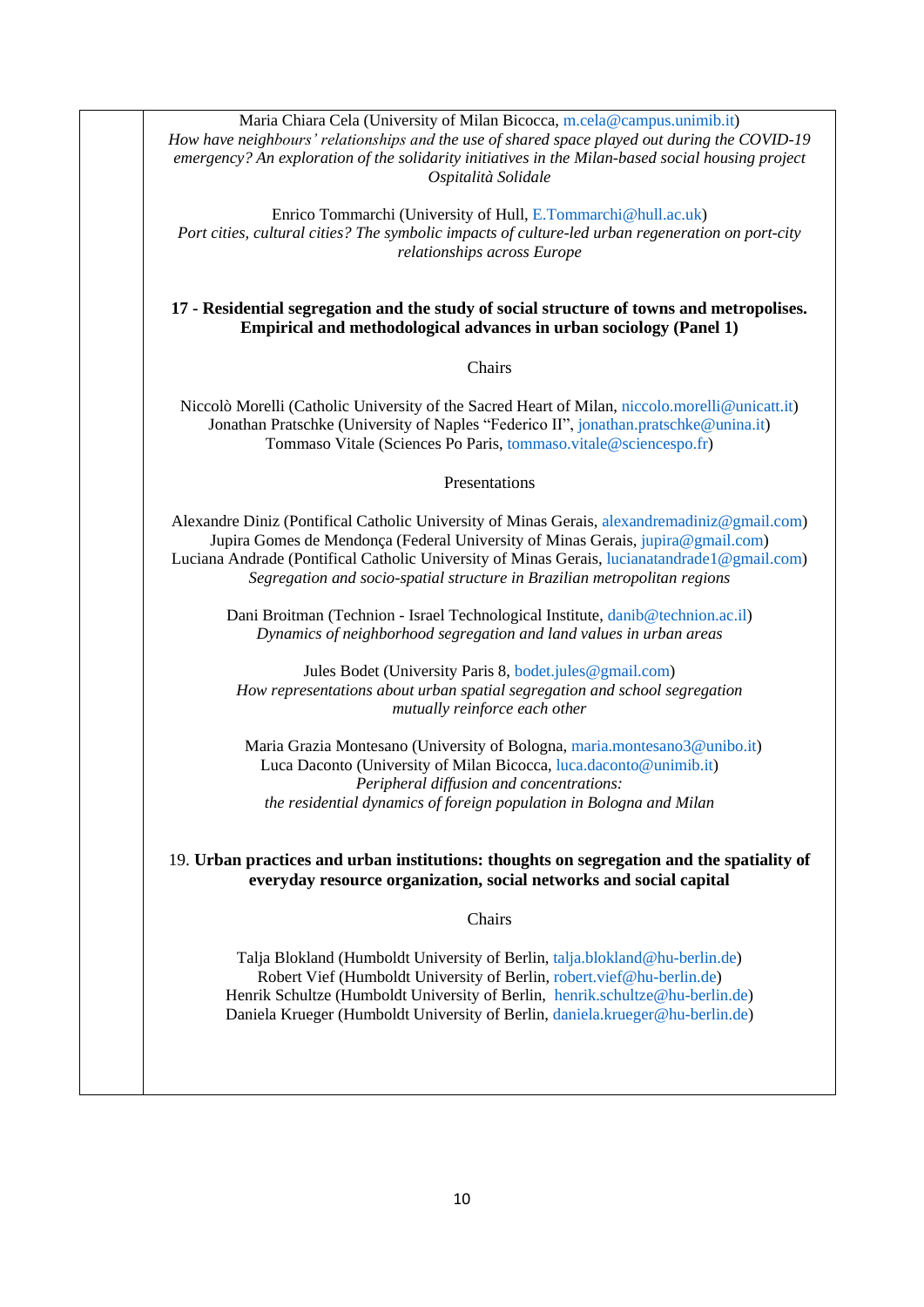|                   | Presentations                                                                                                                                                                                                                                            |
|-------------------|----------------------------------------------------------------------------------------------------------------------------------------------------------------------------------------------------------------------------------------------------------|
|                   | Arianna Lucia Cavaliere (University of Milan Bicocca, a.cavaliere4@campus.unimib.it)<br>Capabilities and quality of life of intra-EU migrant-origin families with children                                                                               |
|                   | Alma Sophie Seiberth (European University Viadrina - Oder Frankfurt, almaseiberth@gmail.com)<br>Informal tactics, gendered spaces and modes of subversion:<br>women navigating Istanbul's public space                                                   |
|                   | Solène Le Borgne (University of Amsterdam, s.f.leborgne@uva.nl)<br>The role of informal social capital in shrinking cities: conceptual and empirical challenges                                                                                          |
|                   | Agata Troost (TU Delft, a.a.troost@tudelft.nl)<br>The effects of individuals' neighbourhood histories on educational attainment                                                                                                                          |
| 15.45-<br>16.15   | <b>Break</b>                                                                                                                                                                                                                                             |
| 16.15             | Keynote Speech                                                                                                                                                                                                                                           |
|                   | Terry Clark (University of Chicago, tnclark@uchicago.edu)                                                                                                                                                                                                |
| 17.00<br>17.30    | Debate                                                                                                                                                                                                                                                   |
| 18.00<br>19.30    | <b>ESA RN37 BUSINESS MEETING</b>                                                                                                                                                                                                                         |
|                   | <b>FRIDAY 01.29.2021</b>                                                                                                                                                                                                                                 |
|                   | <b>SESSIONS</b>                                                                                                                                                                                                                                          |
| $9.00 -$<br>10.45 | 17 - Residential segregation and the study of social structure of towns and metropolises.<br>Empirical and methodological advances in urban sociology (Panel 2)                                                                                          |
|                   | Chairs                                                                                                                                                                                                                                                   |
|                   | Niccolò Morelli (Catholic University of the Sacred Heart - Milan, niccolo.morelli@unicatt.it)<br>Jonathan Pratshke (University of Naples "Federico II", jonathan.pratschke@unina.it)<br>Tommaso Vitale (Sciences Po Paris, tommaso.vitale@sciencespo.fr) |
|                   | Presentations                                                                                                                                                                                                                                            |
|                   | Sebastian Kohl (Max Planck Institute for the Study of Societies, kohl@mpifg.de)<br>Measuring urban segregation through housing markets                                                                                                                   |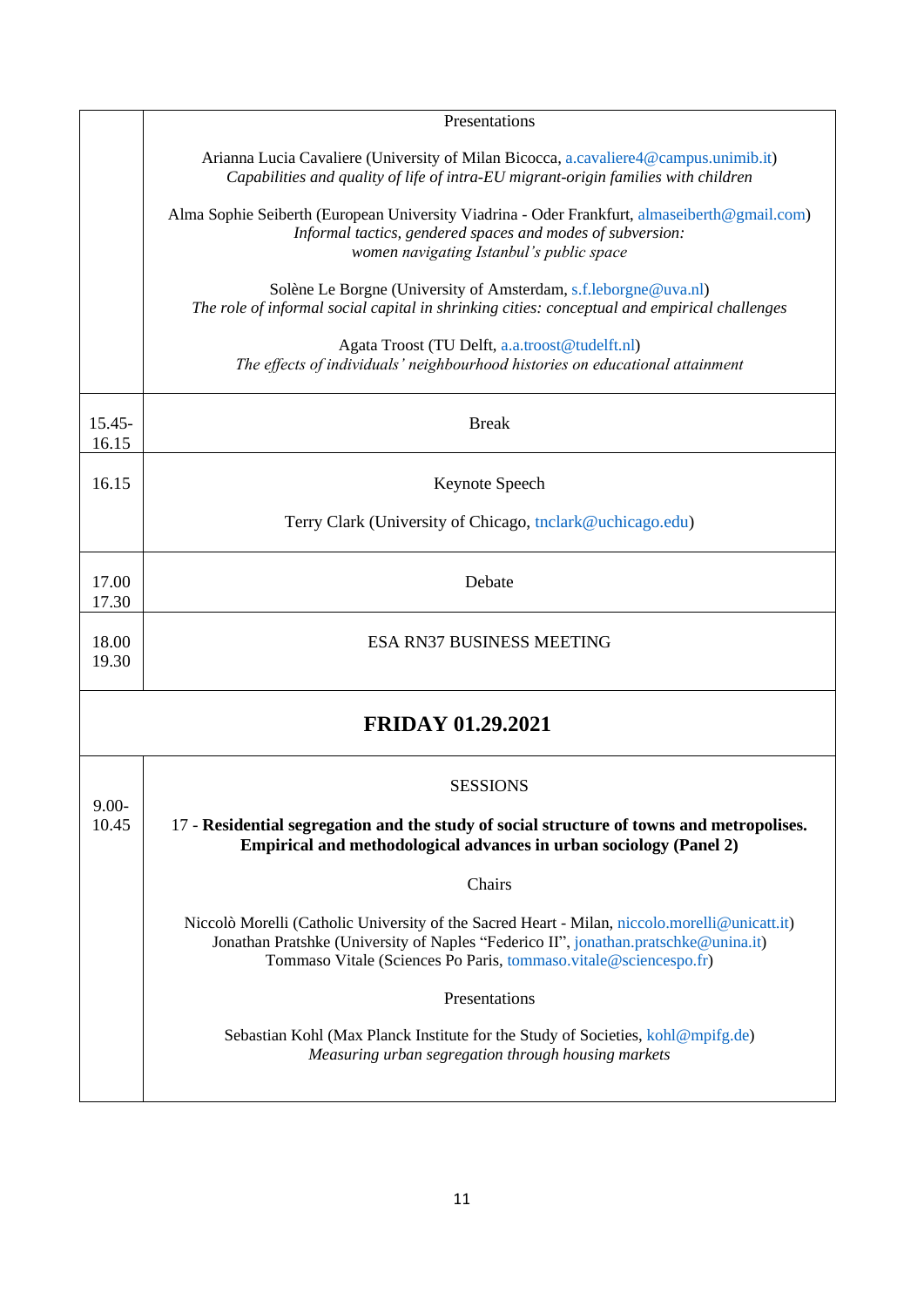Tomoko Kubo (University of Tsukuba, [tmkkb@geoenv.tsukuba.ac.jp\)](mailto:tmkkb@geoenv.tsukuba.ac.jp) *Disparities in living conditions between city centers and shrinking suburbs: A case study of super-aging and post-growth Japan*

Albert Sabater (University of Girona, [albert.sabater@udg.edu\)](mailto:albert.sabater@udg.edu) *Generational divides in housing opportunities and increasing residential age segregation: Evidence from the UK*

Monstserrat Simò-Solsona (University of Barcelona, [msimo@ub.edu\)](mailto:msimo@ub.edu) Gemma Vilà Busqued (University of Barcelona, [gvila@ub.edu\)](mailto:gvila@ub.edu) *It never rains but it pours. Re-emerging social inequalities in city centres: the case of Barcelona*

**18 - Welcoming spaces? Opportunities and challenges for newcomers (roundtable)**

Chairs

Pierluigi Musarò (University of Bologna, [pierluigi.musaro@unibo.it\)](mailto:pierluigi.musaro@unibo.it) Maurizio Bergamaschi (University of Bologna, [maurizio.bergamaschi@unibo.it\)](mailto:maurizio.bergamaschi@unibo.it) Paola Parmiggiani (University of Bologna, [paola.parmiggiani@unibo.it\)](mailto:paola.parmiggiani@unibo.it)

#### Presentations

Laura Foelske (University of Siegen[, laura.foelske@uni-siegen.de\)](mailto:laura.foelske@uni-siegen.de) Sabine Meier (University of Siegen, [sabine.meier@uni-siegen.de\)](mailto:sabine.meier@uni-siegen.de) *Managing ´Welcoming Spaces´ middle-up-down: impressions of selected municipalities in Thuringia and Rhineland Palatinate (D)*

Justyna Szałańska (Warsaw School of Economics, [jszala@sgh.waw.pl\)](mailto:jszala@sgh.waw.pl) Marta Pachocka (Warsaw School of Economics[, marta.pachocka@gmail.com\)](mailto:marta.pachocka@gmail.com) Paweł Kubicki (Warsaw School of Economics, [pkubick@sgh.waw.pl\)](mailto:pkubick@sgh.waw.pl) *Welcoming spaces in a non-welcoming country: who offers hospitality to migrants in Poland?*

Jana Finke (Utrecht University, [j.c.finke@uu.nl\)](mailto:j.c.finke@uu.nl) Karin Geuijen (Utrecht University, [k.geuijen@uu.nl\)](mailto:k.geuijen@uu.nl) *Migration policy in the Netherlands: opportunities and constraints for welcoming spaces for refugees in shrinkage areas*

Tiziana Caponio (University of Turin, [Tiziana.Caponio@unito.it\)](mailto:Tiziana.Caponio@unito.it) *A whole-of-community approach to migrant integration in small and medium-sized towns and rural areas: Contextual factors and the multilevel political dynamics of local integration policies*

Leticia Santaballa (University of La Coruña, [leticia.santaballa@udc.es\)](mailto:leticia.santaballa@udc.es) Estela Vallejo (Cepaim foundation - Madrid[, estelavallejo@cepaim.org\)](mailto:estelavallejo@cepaim.org) *The situation of immigrants living in shrinking areas in Spain: a preliminary approach*

Alice Lomonaco (University of Bologna, [alice.lomonaco2@unibo.it\)](mailto:alice.lomonaco2@unibo.it) Melissa Moralli (University of Bologna, [melissa.moralli2@unibo.it\)](mailto:melissa.moralli2@unibo.it) *Preliminary insights about the presence on non-EU migrants in Italian shrinking areas: opportunities and risks*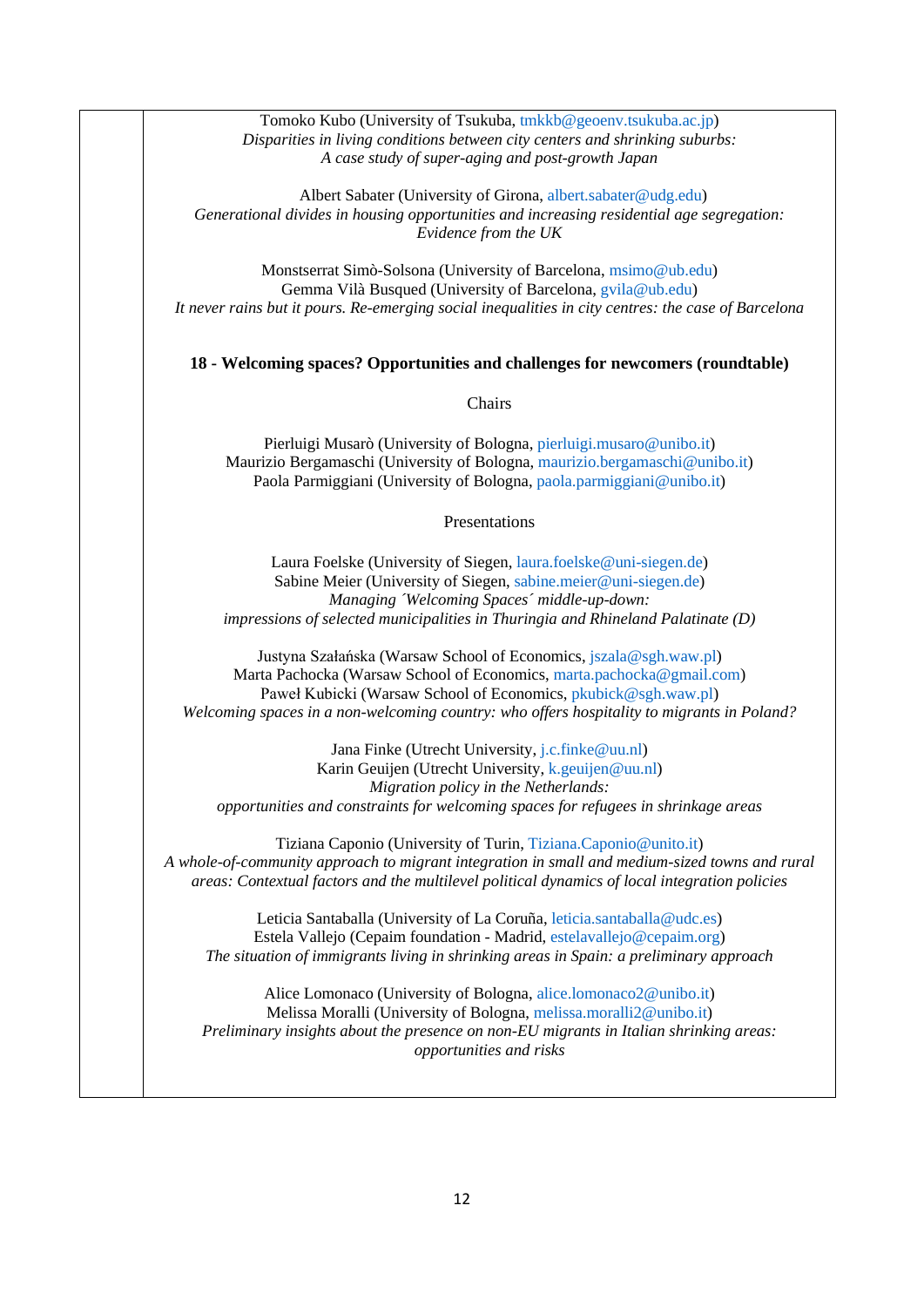| 3 - Theoretical and Methodological challenges for the urban sociology (Panel 1)                                                                                                                                                                                                                               |
|---------------------------------------------------------------------------------------------------------------------------------------------------------------------------------------------------------------------------------------------------------------------------------------------------------------|
| Chairs<br>Gabriele Manella (University of Bologna, gabriele.manella@unibo.it)<br>Tommaso Rimondi (University of Bologna, tommaso.rimondi2@unibo.it)                                                                                                                                                           |
| Presentations                                                                                                                                                                                                                                                                                                 |
| Osman Arrobbio (University of Turin, osman.arrobbio@unito.it)<br>Stefano Magariello (Anglia Ruskin University - Peterborough, sm2242@pgr.aru.ac.uk)<br>Observing the practice of littering in the city: theoretical and methodological reflections                                                            |
| Çağdaş Can (Bauhaus University Weimar, cagdas.can@outlook.com)<br>Discussing the relation between the authority, space<br>and everyday life through heterotopia spaces: the case of Istanbul                                                                                                                  |
| Luciana Andrade (Pontifical Catholic University of Minas Gerais, lucianatandrade 1@gmail.com)<br>Clarissa Veloso (Pontifical Catholic University of Minas Gerais, clarissaveloso25@gmail.com)<br>Neighborhood studies in Belo Horizonte, Brazil:                                                              |
| a systematic review of academic publications in the last 30 years                                                                                                                                                                                                                                             |
| Yan Rees (Bielefeld University y.rees@uni-bielefeld.de)                                                                                                                                                                                                                                                       |
| Exploring Social Cohesion in the Digital Sphere:<br>evidence from a mixed-methods multi-sited study in German Rural Areas                                                                                                                                                                                     |
| 21. Social innovation in the cities: politics, policies and actors (Panel 1)                                                                                                                                                                                                                                  |
| Chairs                                                                                                                                                                                                                                                                                                        |
| Adriano Cirulli (UniNettuno University, a.cirulli@uninettunouniversity.net)<br>Luca Raffini (University of Genoa, luca.raffini@unige.it)                                                                                                                                                                      |
| Presentations                                                                                                                                                                                                                                                                                                 |
| Filippo Borreani (University of Turin, filippo.borreani@edu.unito.it)<br>The culture of corporate social innovation                                                                                                                                                                                           |
| Paola de Salvo (University of Perugia, paola.desalvo@unipg.it)<br>Cristina Burini (University of Perugia, cristina.burini@gmail.com)<br>Marco Pizzi (University of Perugia, marco.pizzi@studenti.unipg.it)<br>Community-based Enterprises in Urban Areas:<br>New Models of Regeneration and Social Innovation |
| Claudia Colombarolli (University of Bologna, claudia.colombarolli2@unibo.it)<br>Luca Storti (University of Turin, luca.storti@unito.it)<br>Social innovation between micro-mechanisms of regulation and spatial issues:<br>A comparative study on communities of renewable energy in New Aquitaine (France)   |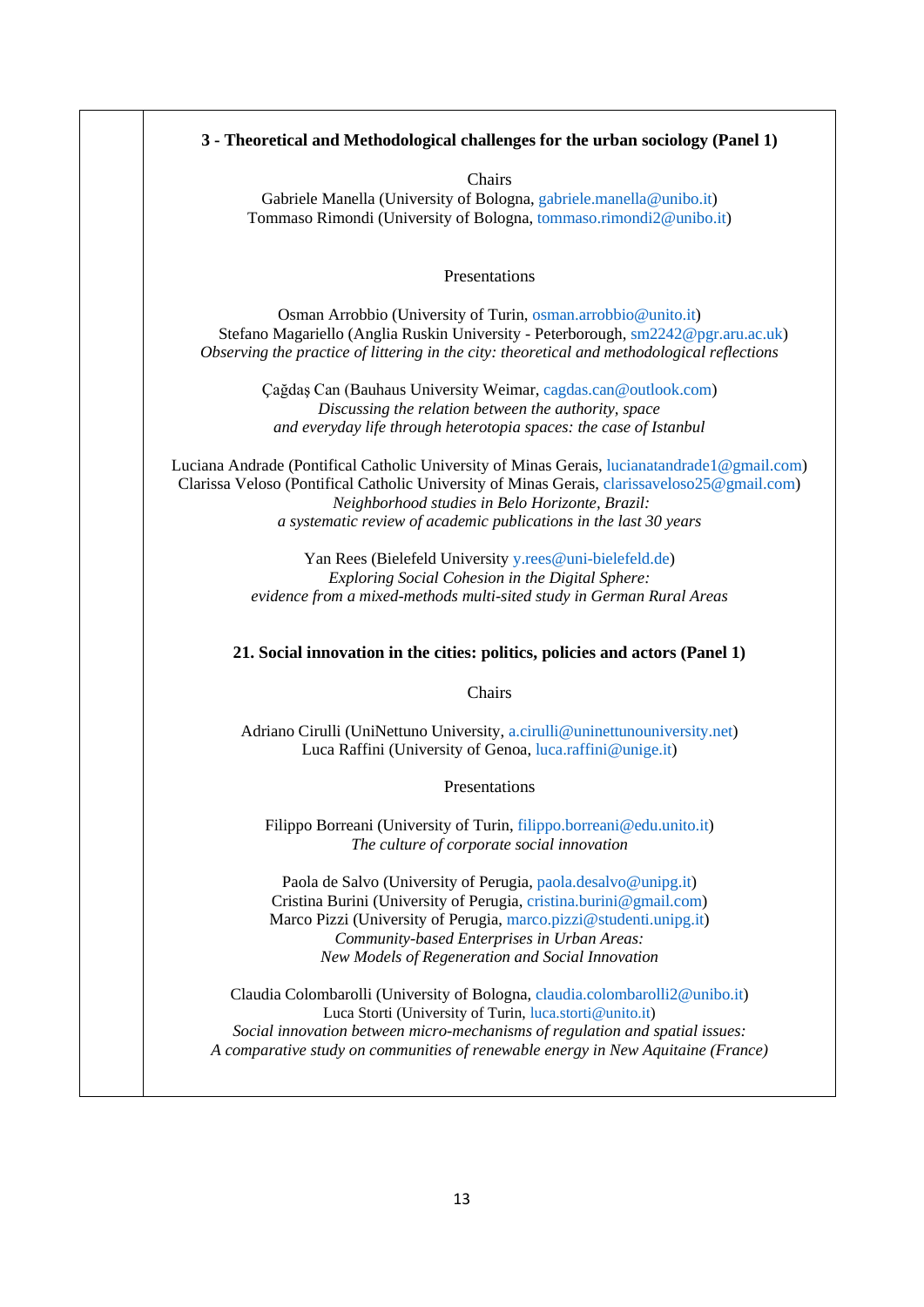| Rossana Galdini (University of Rome "La Sapienza", rossana.galdini@uniroma1.it)<br>Silvia De Nardis (University of Rome "La Sapienza", silvia.denardis@uniroma1.it)<br>Towards different forms of Social Urbanism:<br>social innovation and informal urban practices in Rome                                            |
|-------------------------------------------------------------------------------------------------------------------------------------------------------------------------------------------------------------------------------------------------------------------------------------------------------------------------|
| <b>Break</b>                                                                                                                                                                                                                                                                                                            |
| <b>SESSIONS</b>                                                                                                                                                                                                                                                                                                         |
| 3 - Theoretical and Methodological challenges for the urban sociology (Panel 2)                                                                                                                                                                                                                                         |
| Chairs                                                                                                                                                                                                                                                                                                                  |
| Maria Victoria Gomez (University "Carlos III" of Madrid, mgomez@polsoc.uc3m.es)<br>Jan Üblacker (EBZ Business School - Bochum, j.ueblacker@ebz-bs.de)                                                                                                                                                                   |
| Presentations                                                                                                                                                                                                                                                                                                           |
| Xabier Artàzcoz (University of Barcelona, xartazga12@alumnes.ub.edu)<br>Sociographies in contemporary urban space                                                                                                                                                                                                       |
| Giulia Carones (Humboldt University of Berlin, giulia.carones@gmail.com)<br>Towards a Geography of the Ephemeral: Ethnography of an occupied space in Milan, Italy                                                                                                                                                      |
| Francesca Ceola (University of Lisbon, fceola@campus.ul.pt)<br>Catalina Giraldo Villamizar (University of Lisbon, catalinav@campus.ul.pt)<br>Nicolàs Gonzàlez Arando (University of Lisbon, nigonza29@gmail.com)<br>Pablo Quiroga Devia (University of Lisbon, pquirogad@unal.edu.co)<br>Desire Paths: a way of walking |
| Kseniia Kalashnikova (Novosibirsk State University, Kalashnikova345@mail.ru)<br>In search for the "real":<br>developing a concept of authenticity for researching the cities industrial heritage                                                                                                                        |
| 21. Social innovation in the cities: politics, policies and actors (Panel 2)                                                                                                                                                                                                                                            |
| Chairs                                                                                                                                                                                                                                                                                                                  |
| Adriano Cirulli (UniNettuno University, a.cirulli@uninettunouniversity.net)<br>Luca Raffini (University of Genoa, luca.raffini@unige.it)                                                                                                                                                                                |
| Presentations                                                                                                                                                                                                                                                                                                           |
| Luca Alteri (University of Rome "La Sapienza", luca alteri@gmail.com)<br>Alessandro Barile (University of Rome "La Sapienza", alessandro.barile@uniroma1.it)<br>Under the veil of urban social innovation:<br>commodification of social life and privatization of the public city                                       |
|                                                                                                                                                                                                                                                                                                                         |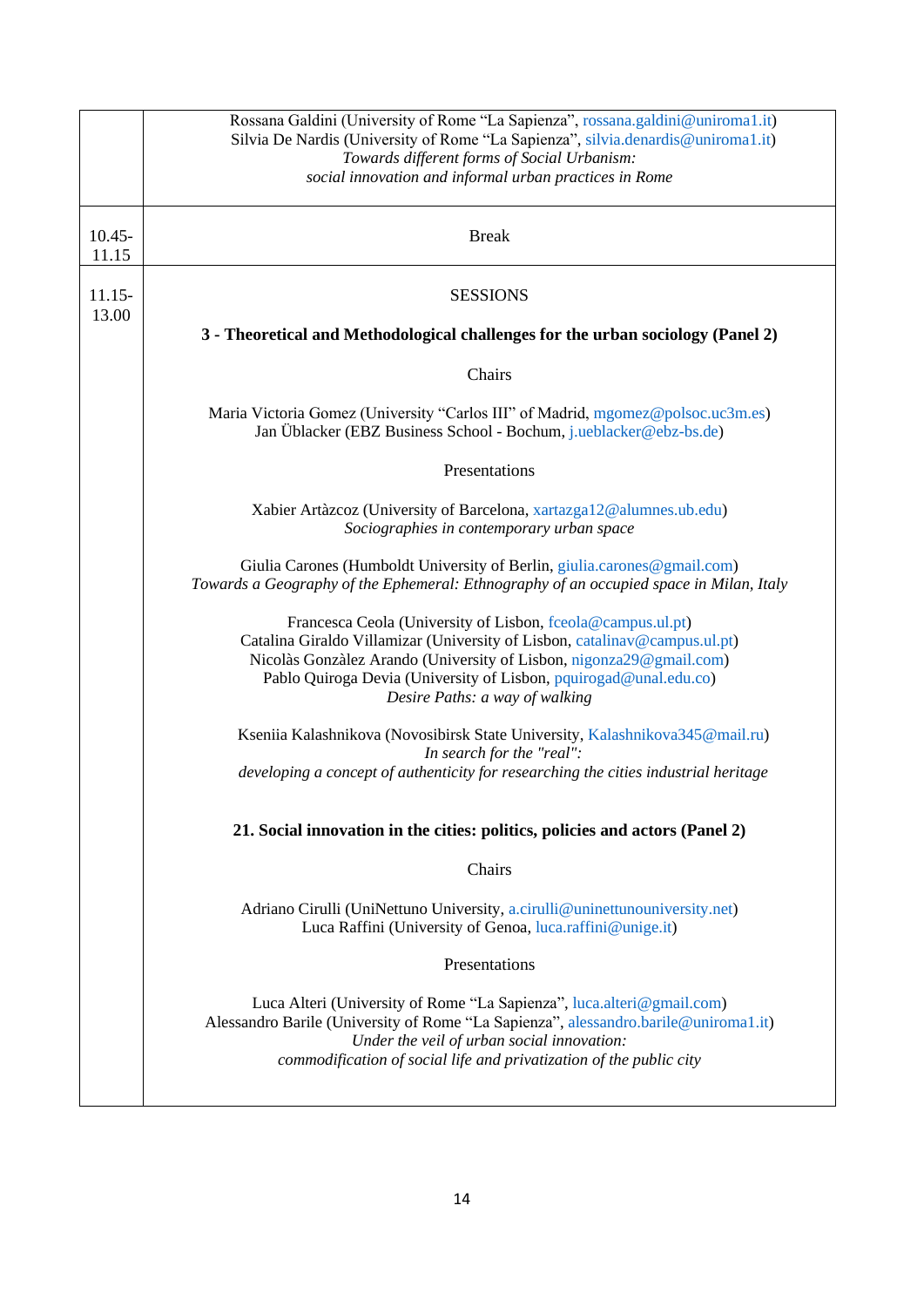| Social effects, problems and obstacles in the implementation of the smart city technologies:<br>Perception of local authorities, IT businessmen, urban researchers and citizens of Novosibirsk, Russia |
|--------------------------------------------------------------------------------------------------------------------------------------------------------------------------------------------------------|
|                                                                                                                                                                                                        |
|                                                                                                                                                                                                        |
|                                                                                                                                                                                                        |
|                                                                                                                                                                                                        |
|                                                                                                                                                                                                        |
|                                                                                                                                                                                                        |
|                                                                                                                                                                                                        |
|                                                                                                                                                                                                        |
|                                                                                                                                                                                                        |
| Marie-Louise Nigg (Lucerne University of Applied Sciences, Art & Design, marie-louise.nigg@hslu.ch)                                                                                                    |
| Magdalena Poplawska (Adam Mickiewitz University - Poznan, magdalena.poplawska@amu.edu.pl)                                                                                                              |
|                                                                                                                                                                                                        |
|                                                                                                                                                                                                        |
|                                                                                                                                                                                                        |
| Stefano Magariello (Anglia Ruskin University - Peterborough, sm2242@pgr.aru.ac.uk)                                                                                                                     |